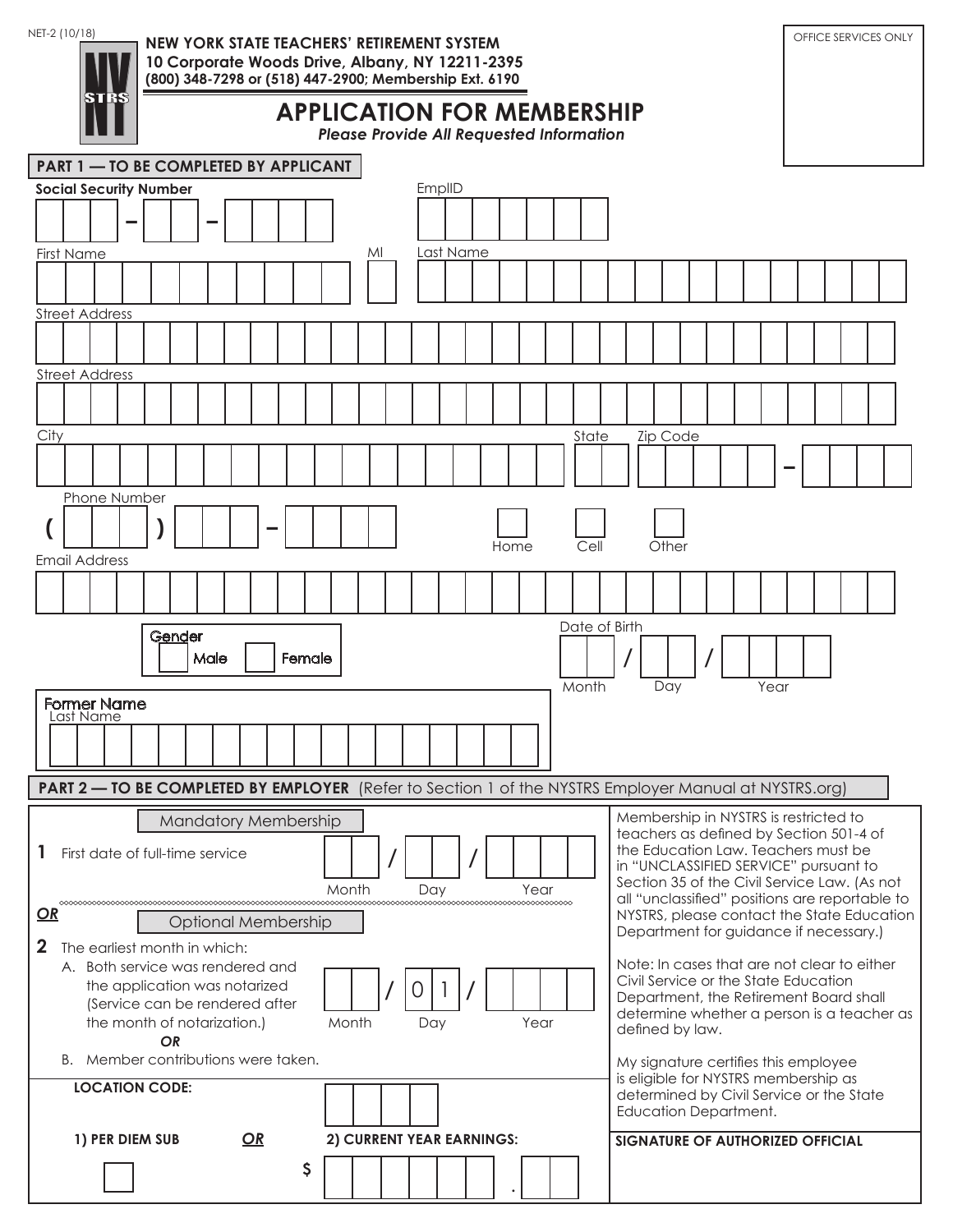## **PART 3 — TO BE COMPLETED BY APPLICANT**

# **NYSTRS SERVICE CREDIT \* SIX IMPORTANT QUESTIONS \***

You are responsible for ensuring your records are complete and accurate. Failure to provide any of the following necessary information could result in the loss of or reduction in a future benefit.

#### **For an explanation of questions 1-5, see page 6.**

| 1. Are you now a member of another New York State (NYS) or<br>New York City (NYC) public retirement system? If YES, carefully read<br>page 6, Question 1 for further information.<br>Name of Retirement System:                                                                          | <b>YES</b><br><b>NO</b> |
|------------------------------------------------------------------------------------------------------------------------------------------------------------------------------------------------------------------------------------------------------------------------------------------|-------------------------|
|                                                                                                                                                                                                                                                                                          |                         |
| 2. Are you receiving a pension (monthly benefit) from another NYS or NYC<br>public retirement system?                                                                                                                                                                                    | <b>YES</b><br><b>NO</b> |
| If YES, is it a disability pension?<br>If YES, provide the information below and then refer to page 6 for important membership eligibility information.<br>Name of Retirement System:                                                                                                    | <b>YES</b><br><b>NO</b> |
| Retirement Number:                                                                                                                                                                                                                                                                       |                         |
| 3. If you have a former, inactive membership with any NYS or NYC public<br>retirement system that qualifies you to be reinstated, do you elect<br>reinstatement? This election is irrevocable.<br>If YES, in what system was your former service credited:<br>Name of Retirement System: | <b>YES</b><br><b>NO</b> |
| System Membership or Registration #:                                                                                                                                                                                                                                                     |                         |
| 4. Do you wish to claim previous NYS or NYC public employment or<br>public teaching service not included in question 3?                                                                                                                                                                  | <b>YES</b><br>NO        |
| 5. Have you ever served in the armed forces of the United States?                                                                                                                                                                                                                        | <b>YES</b><br><b>NO</b> |
| 6. Are you currently an active member of the Optional Retirement<br>Program (TIAA/VDCP)?<br>If YES, name the employer:                                                                                                                                                                   | <b>NO</b><br><b>YES</b> |
|                                                                                                                                                                                                                                                                                          |                         |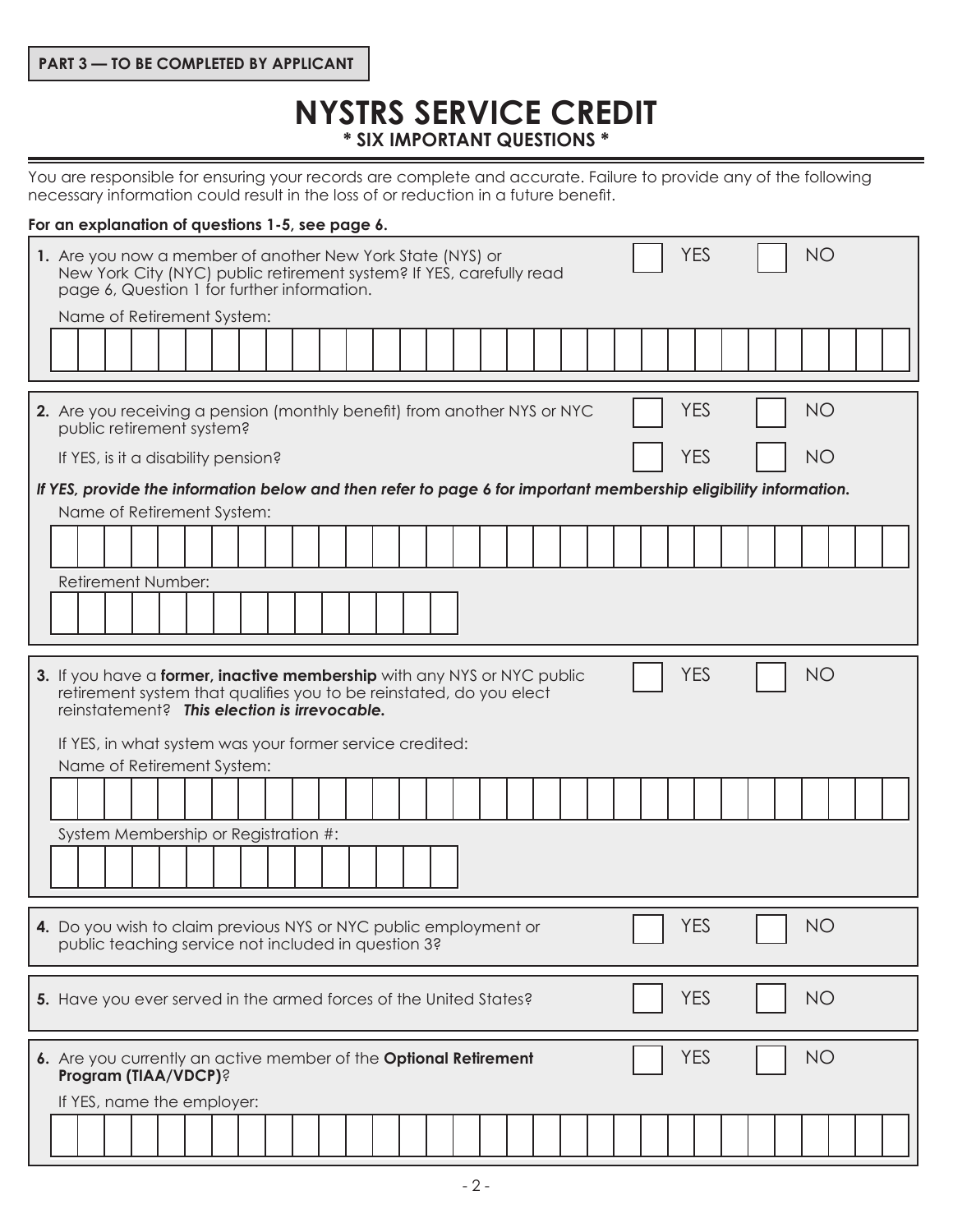| <b>Member Social Security Number</b> |                                             |            |                                                                                                                                    |  |  |  |  |  |  |  |  |
|--------------------------------------|---------------------------------------------|------------|------------------------------------------------------------------------------------------------------------------------------------|--|--|--|--|--|--|--|--|
|                                      |                                             |            | <b>PART 4—DESIGNATION OF BENEFICIARY FOR IN-SERVICE OR</b><br>POST-RETIREMENT PARAGRAPH 2 DEATH BENEFIT (NET-11.4)                 |  |  |  |  |  |  |  |  |
|                                      | <b>Name and Address of Beneficiary(ies)</b> |            | Please review all information on pages 4-5 before completing this area.<br>Any changes made on this application must be initialed. |  |  |  |  |  |  |  |  |
| <b>Check One:</b>                    | Primary                                     | Contingent |                                                                                                                                    |  |  |  |  |  |  |  |  |
| <b>First Name</b>                    |                                             | MI         | Last Name                                                                                                                          |  |  |  |  |  |  |  |  |
|                                      |                                             |            |                                                                                                                                    |  |  |  |  |  |  |  |  |
| <b>Street Address</b>                |                                             |            |                                                                                                                                    |  |  |  |  |  |  |  |  |
|                                      |                                             |            |                                                                                                                                    |  |  |  |  |  |  |  |  |
| <b>Street Address</b>                |                                             |            |                                                                                                                                    |  |  |  |  |  |  |  |  |
|                                      |                                             |            |                                                                                                                                    |  |  |  |  |  |  |  |  |
| City                                 |                                             |            | <b>Zip Code</b><br>State                                                                                                           |  |  |  |  |  |  |  |  |
|                                      |                                             |            |                                                                                                                                    |  |  |  |  |  |  |  |  |
| Date of Birth                        |                                             | Male       | Relationship<br>Beneficiary's Social Security #                                                                                    |  |  |  |  |  |  |  |  |
|                                      |                                             |            | Spouse                                                                                                                             |  |  |  |  |  |  |  |  |
| Day<br>Month                         | Year                                        | Female     | Child                                                                                                                              |  |  |  |  |  |  |  |  |
|                                      |                                             |            |                                                                                                                                    |  |  |  |  |  |  |  |  |
|                                      |                                             |            | Other                                                                                                                              |  |  |  |  |  |  |  |  |
|                                      | <b>Name and Address of Beneficiary(ies)</b> |            |                                                                                                                                    |  |  |  |  |  |  |  |  |
| <b>Check One:</b>                    | Primary                                     | Contingent |                                                                                                                                    |  |  |  |  |  |  |  |  |
| <b>First Name</b>                    |                                             | MI         | Last Name                                                                                                                          |  |  |  |  |  |  |  |  |
|                                      |                                             |            |                                                                                                                                    |  |  |  |  |  |  |  |  |
| <b>Street Address</b>                |                                             |            |                                                                                                                                    |  |  |  |  |  |  |  |  |
|                                      |                                             |            |                                                                                                                                    |  |  |  |  |  |  |  |  |
| <b>Street Address</b>                |                                             |            |                                                                                                                                    |  |  |  |  |  |  |  |  |
|                                      |                                             |            |                                                                                                                                    |  |  |  |  |  |  |  |  |
| City                                 |                                             |            | State<br>Zip Code<br>-                                                                                                             |  |  |  |  |  |  |  |  |
| Date of Birth                        |                                             | Male       | Relationship<br>Beneficiary's Social Security #                                                                                    |  |  |  |  |  |  |  |  |
|                                      |                                             | Female     | Spouse                                                                                                                             |  |  |  |  |  |  |  |  |
| Month<br>Day                         | Year                                        |            | Child                                                                                                                              |  |  |  |  |  |  |  |  |
|                                      |                                             |            | Other                                                                                                                              |  |  |  |  |  |  |  |  |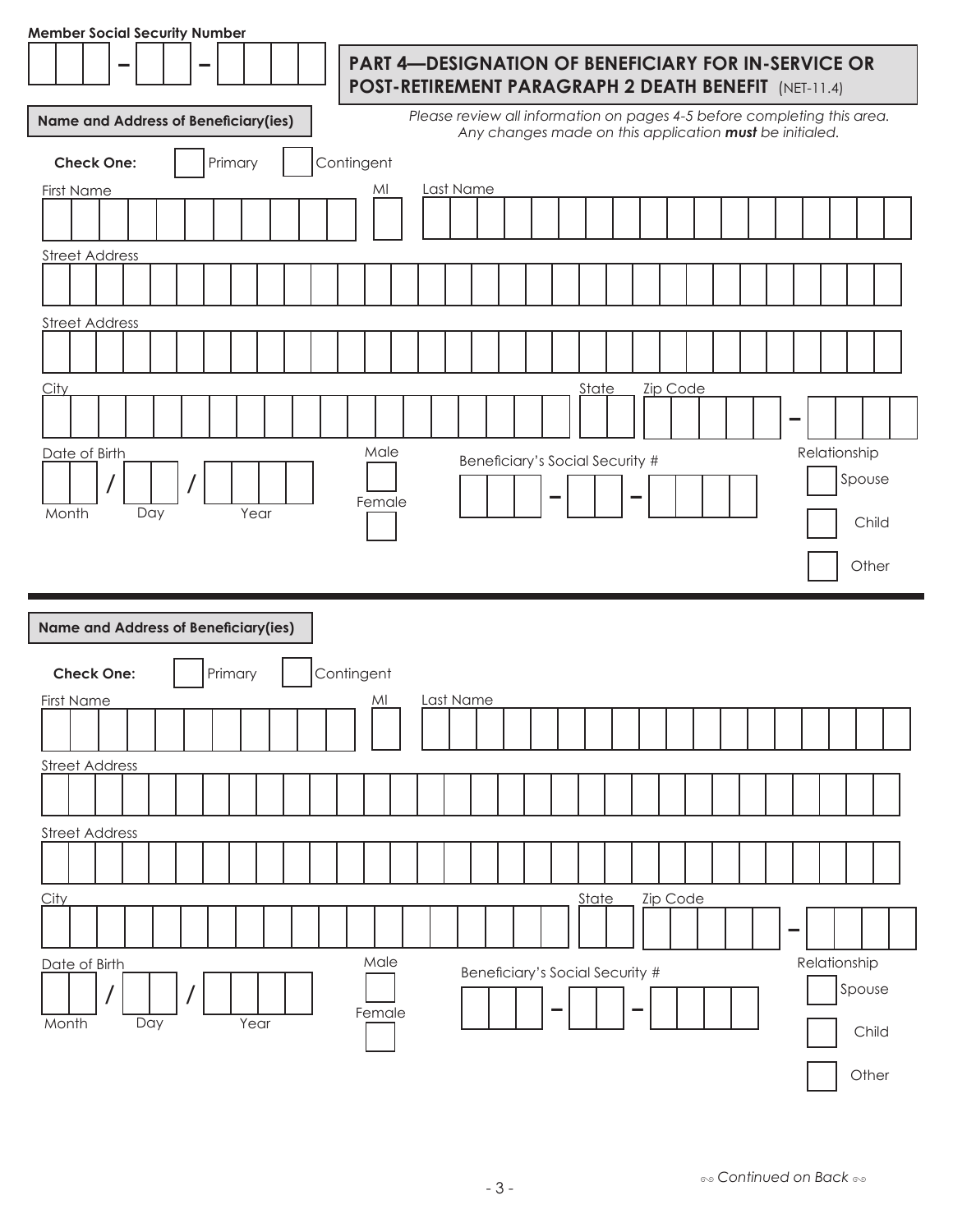|                                             |         |                |           |                                 |       | <b>Member Social Security Number</b> |  |                        |       |
|---------------------------------------------|---------|----------------|-----------|---------------------------------|-------|--------------------------------------|--|------------------------|-------|
| <b>Name and Address of Beneficiary(ies)</b> |         |                |           |                                 |       |                                      |  |                        |       |
| <b>Check One:</b>                           | Primary | Contingent     |           |                                 |       |                                      |  |                        |       |
| First Name                                  |         | MI             | Last Name |                                 |       |                                      |  |                        |       |
|                                             |         |                |           |                                 |       |                                      |  |                        |       |
| <b>Street Address</b>                       |         |                |           |                                 |       |                                      |  |                        |       |
|                                             |         |                |           |                                 |       |                                      |  |                        |       |
| <b>Street Address</b>                       |         |                |           |                                 |       |                                      |  |                        |       |
|                                             |         |                |           |                                 |       |                                      |  |                        |       |
| <b>City</b>                                 |         |                |           |                                 | State | <b>Zip Code</b>                      |  |                        |       |
|                                             |         |                |           |                                 |       |                                      |  |                        |       |
| Date of Birth                               |         | Male<br>Female |           | Beneficiary's Social Security # |       |                                      |  | Relationship<br>Spouse |       |
| Month<br>Day                                | Year    |                |           |                                 |       |                                      |  |                        | Child |
|                                             |         |                |           |                                 |       |                                      |  |                        | Other |

#### **I understand my designated beneficiary(ies) will receive the death benefit coverage authorized by Paragraph 2 of Section 606(a) of the Retirement and Social Security Law.**

I direct the New York State Teachers' Retirement System, in the event of my death prior to retirement, to pay the death benefit and my contributions in one payment to the beneficiary(ies) listed above. If more than one beneficiary is listed, the share of any beneficiary who predeceases me will be equally shared by the surviving beneficiary(ies). I further direct that if I survive all designated primary beneficiaries, the benefit shall be paid in equal shares to the surviving contingent beneficiary(ies). If I should survive all designated beneficiaries, the amount of any death benefit shall be paid to my estate.

A portion of the death benefit coverage under Paragraph 2, Section 606(a) of the Retirement and Social Security Law may continue into retirement. The individuals listed above or on the most recently filed *Designation of Beneficiary* form are the beneficiary(ies) for this coverage.

I certify that the information I provide on this application is correct. I understand that I must contribute between 3% to 6%, based on my earnings. If my death occurs prior to retirement or the termination of my membership, those contributions, with interest, will be paid to my designated beneficiary(ies) or my estate.

By filing this application, I claim any prior service for which I am eligible. I also understand that my address may be updated based on the submission of payroll data by my employer.

#### *\*\* This form must be signed and acknowledged before a Notary Public in order to be valid \*\**

| Signature of<br><b>Applicant</b>                                                                                                                                                                                                                                                                                                                                                                                                              | Married women must use their given name (Mary Smith not Mrs. John Smith) |                          |                                       |  |
|-----------------------------------------------------------------------------------------------------------------------------------------------------------------------------------------------------------------------------------------------------------------------------------------------------------------------------------------------------------------------------------------------------------------------------------------------|--------------------------------------------------------------------------|--------------------------|---------------------------------------|--|
|                                                                                                                                                                                                                                                                                                                                                                                                                                               |                                                                          |                          |                                       |  |
| before me the undersigned, personally appeared<br>personally known to me or proved to me on the basis of satisfactory evidence to be the individual whose name is subscribed to the within<br>I instrument, and acknowledged to me that he/she executed the same in his/her capacity, and that by his/her signature on the instrument, the<br>I individual, or the person upon behalf of which the individual acted, executed the instrument. |                                                                          | (Print Applicant's Name) |                                       |  |
|                                                                                                                                                                                                                                                                                                                                                                                                                                               |                                                                          |                          |                                       |  |
| Printed Name of Notary: Name of Solid Printed Name of Notary:                                                                                                                                                                                                                                                                                                                                                                                 |                                                                          |                          | Affix Stamp (include expiration date) |  |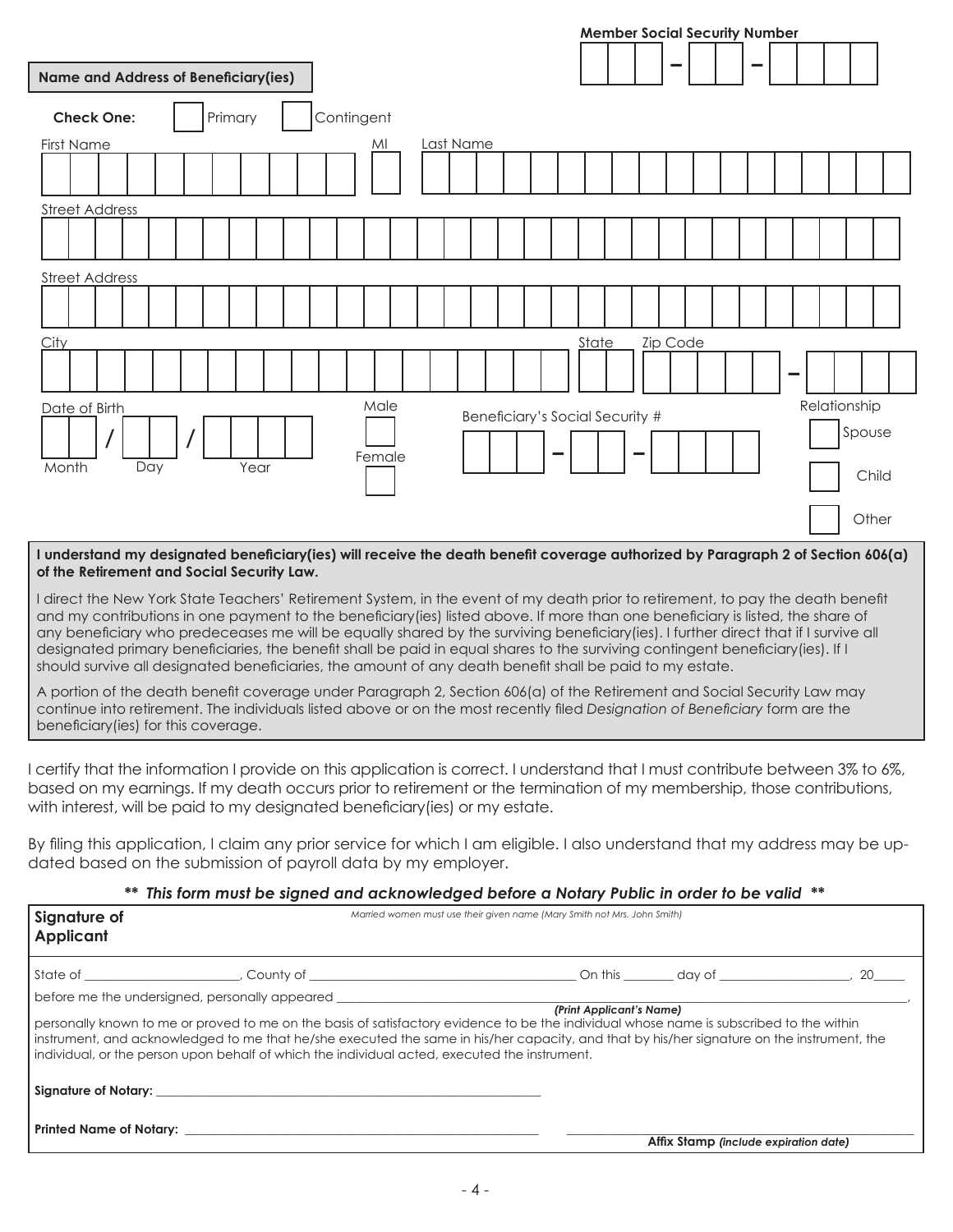# **DESIGNATION OF BENEFICIARY**

- **If you wish to name more than three beneficiaries, please complete the** *Designation of Beneficiary For In-Service or Post Retirement Paragraph 2 Death Benefit* **(NET-11.4) form found on our website (NYSTRS.org) and submit with this application.**
- **If you wish to designate a custodian for a minor, a testamentary trust, an intervivos trust, or a corporation, please contact us at (800) 348-7298, Ext. 6130 for instructions to properly complete the designation.**
- **For each beneficiary, be sure you have checked either primary or contingent.**
- **At least one beneficiary must be designated as primary.**
- **Contingent beneficiaries should be listed after the primary.**
- **Do not number beneficiaries.**
- **List all requested information for each beneficiary. For married women, use their given name (Mary Smith not Mrs. John Smith).**
- **An unborn child may not be named as a beneficiary.**
- **If you wish to name your estate as beneficiary, please write "MY ESTATE" on the beneficiary name line. We also suggest that you contact your tax advisor to determine if this designation is in your best interest.**
- **Percentage allocations for each category (primary or contingent) must equal 100%. Only whole number percentage designations are allowed.**
- **If your beneficiary designation is deemed invalid, we will update your beneficiary as your estate until a valid designation is filed.**

# **DEATH BENEFIT ELECTION**

Each new member of the Retirement System has death benefit coverage under Paragraph 2 of Section 606 of the Retirement and Social Security Law.

The Paragraph 2 death benefit is payable if death occurs while in active service. It provides one year's salary after a year of member service, increasing each year to a maximum of three years' salary after three or more years of member service. The benefit is reduced after age 60 by 4% per year, up to a maximum reduction of 40% at age 70. (Reductions begin at age 61; age is not rounded and the reduction is not prorated.)

Paragraph 2 also provides a survivor benefit after retirement. The death benefit in effect at the time of retirement is reduced to 50% during the first year of retirement, 25% during the second year of retirement, and 10% of the benefit in effect at age 60 (or at retirement, if earlier than age 60) for the third and future years.

Once we receive your membership application, we will send you an acknowledgement letter. To learn more about your membership, we urge you to read *Your First Look at NYSTRS* and the *Active Members' Handbook*, which are available in the Library at NYSTRS.org.

NYSTRS is required by state and federal laws to collect personal information and maintain records to ensure an accurate calculation of any benefits that may be payable. This information is disclosed only where authorized by law. Failure to provide all necessary information may interfere with timely payment of benefits.

NYSTRS' Privacy Policy identifies and describes the types of information collected and how the information is used. The complete policy is available at: https://www.nystrs.org/Privacy-Policy. For questions regarding the policy, email communit@nystrs.org or write to NYSTRS, Attn: Public Information Office, 10 Corporate Woods Drive, Albany NY 12211-2395.